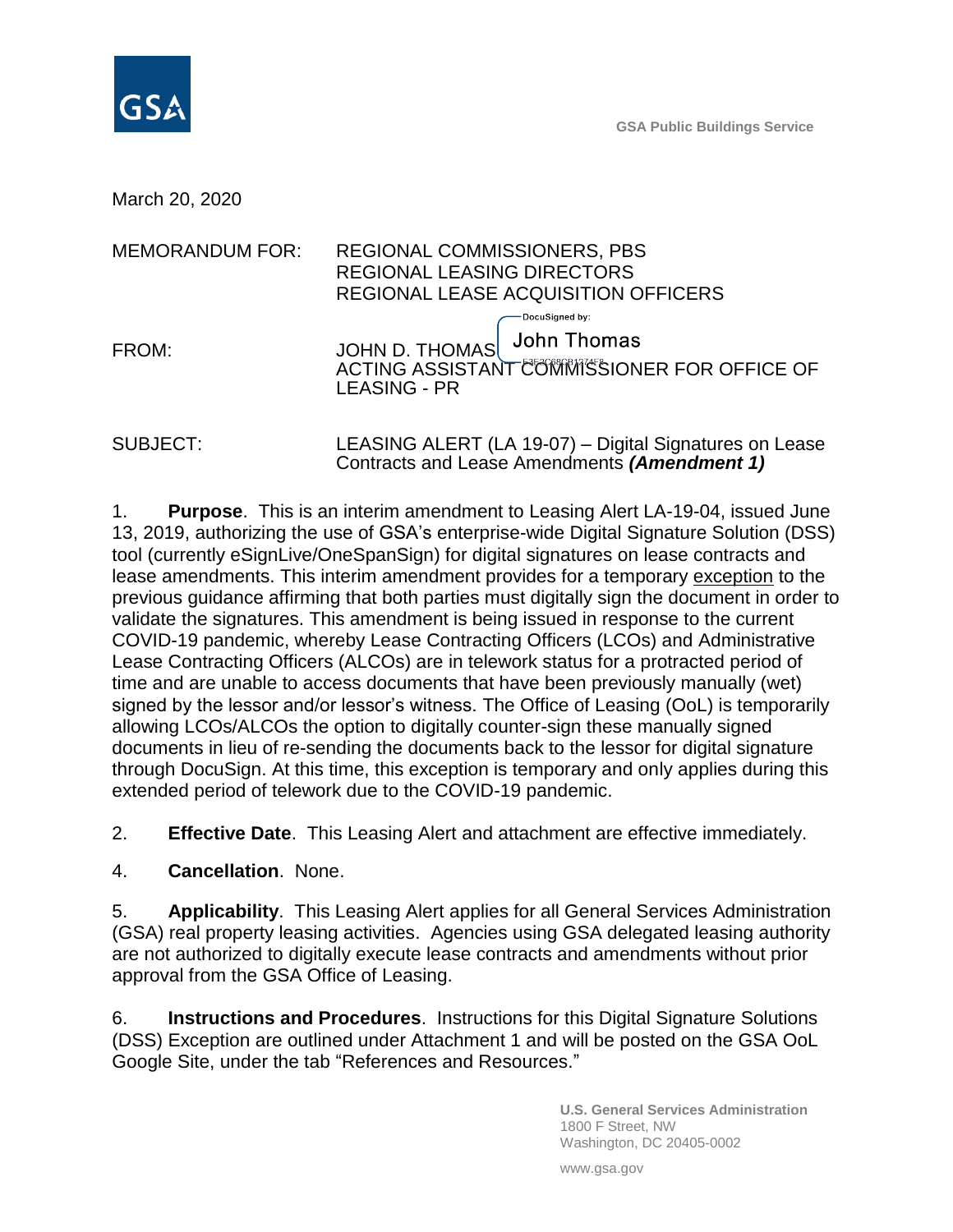Note that the digital lease signature process must continue to be documented in the lease file using the Evidence Summary generated by the application. The Evidence Summary records the email addresses and unique IP identifiers for all parties involved with the signature process along with the time and date when the documents were signed and/or initialed by the parties. The digitally signed lease package and the Evidence Summary must be downloaded after the signing process is completed and uploaded to the project lease file in G-REX.

Attachment 1 – Digital Signature Solutions (DSS) Instructions and Procedures for Executing Lease Contracts and Lease Amendments - Exception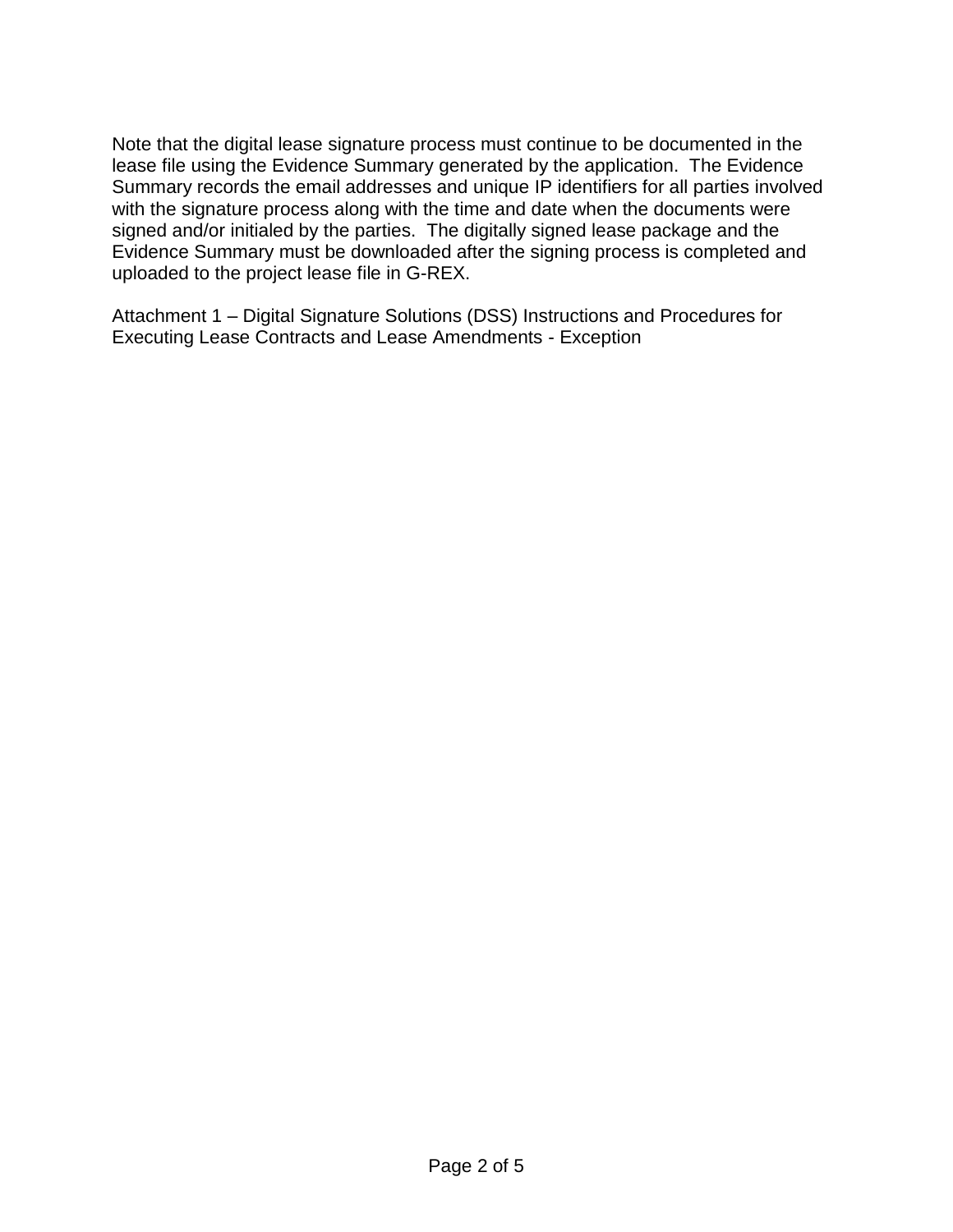## **Attachment 1**

### **Digital Signature Solutions (DSS) Instructions and Procedures for Executing Lease Contracts and Lease Amendments - Exception**

# **Digital Signature Guidance - Exception**

#### **Digitally counter-signing a document that has been 'wet-signed' by Lessor and Witness. -**

*Per Leasing Alert LA-19-07 as originally issued on August 23, 2019, lease packages and lease amendments should be fully executed by wet signature or fully executed by digital signature. However, due to circumstances arising from the COVID-19 pandemic, where ALCOs and LCOs are in a long-term telework status and are unable to access packages that have been wetsigned by the Lessor and Witness), the Office of Leasing is permitting a temporary exception allowing the Government to digitally countersign lease contract documents. See the steps outlined below.*

#### **STEP 1: RECEIPT OF SIGNED LEASE PACKAGE OR LEASE AMENDMENT**

In this scenario, the lease package or lease amendment (referred to as "lease" throughout) has been manually (wet) signed by the lessor and witnesses outside of DocuSign and the documents have been scanned and emailed back to the LCO. Open the lease package in FoxIt Phantom PDF

- 1. Turn on Optical Character Recognition in the Menu, select Convert>>OCR>>Current File.
- 2. Where the lease and page numbers are missing in the bottom left footer of the package, following [these instructions,](https://docs.google.com/document/d/1bWbFhDGj-PMCLrYzrF3S5tSPIBd0ec3tvBSxGYTE8BI/edit) beginning on page 3, to stamp the lease and page numbers on the documents.

#### **STEP 2: CLICK [HERE](https://sign.gsa.gov/) TO ACCESS YOUR DOCUSIGN ACCOUNT [\(https://sign.gsa.gov\)](https://sign.gsa.gov/)**

#### **STEP 3: CLICK 'NEW' AND THEN SELECT 'SEND AN ENVELOPE'**

#### **STEP 4: UPLOAD PARTIALLY SIGNED LEASE DOCUMENT**

1. Click 'Upload' and select the Lease Package from your computer.

#### **STEP 5: DO NOT APPLY A SIGNATURE TEMPLATE**

#### **STEP 6: DEFINE RECIPIENTS (LCO/GOVERNMENT SIGNER ONLY)**

- 1. Fill in the information required for the LCO.
- 2. OPTIONAL: Complete the pre-populated Message.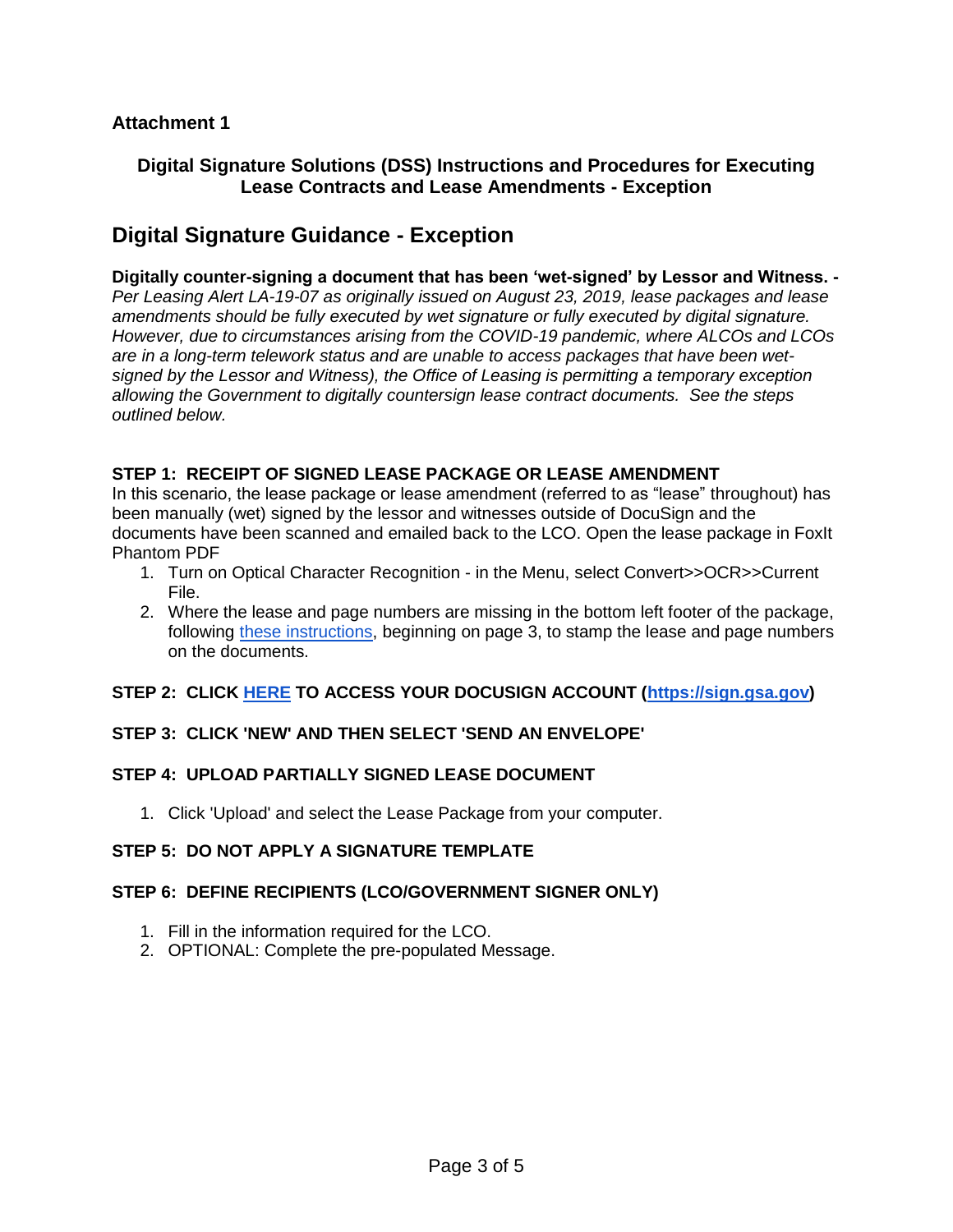

#### **STEP 7: PLACE THE SIGNATURE, NAME, AND DATE BLOCKS ON THE RESPECTIVE FOR THE GOVERNMENT'S LINES**

1. Drag the Signature, Name, and Date fields from the Standard Fields section on the left side of the screen to the respective lines (make sure the signature block is sized to fit in the space):

| Sign  |                                                           |
|-------|-----------------------------------------------------------|
| Name: | Full Name                                                 |
|       |                                                           |
|       | Title: Lease Contracting Officer                          |
|       | General Services Administration, Public Buildings Service |

### **STEP 8: PLACE INITIAL BLOCKS ON THE DOCUMENT (IF APPLICABLE)**

If initial blocks are needed:

- 1. Under 'Standard Fields' on the left side of the screen, click 'Initial' and drag it to anywhere on the lease document.
- 2. On the right side of the screen, ensure that the checkmark next to 'Required Field' is checked, and click the down arrow next to 'Location'.
- 3. Under 'AutoPlace,' click 'Set Up'.
- 4. Type 'LXXXXXXX, PAGE' and click 'Apply' to add initial blocks to every page that contains this language.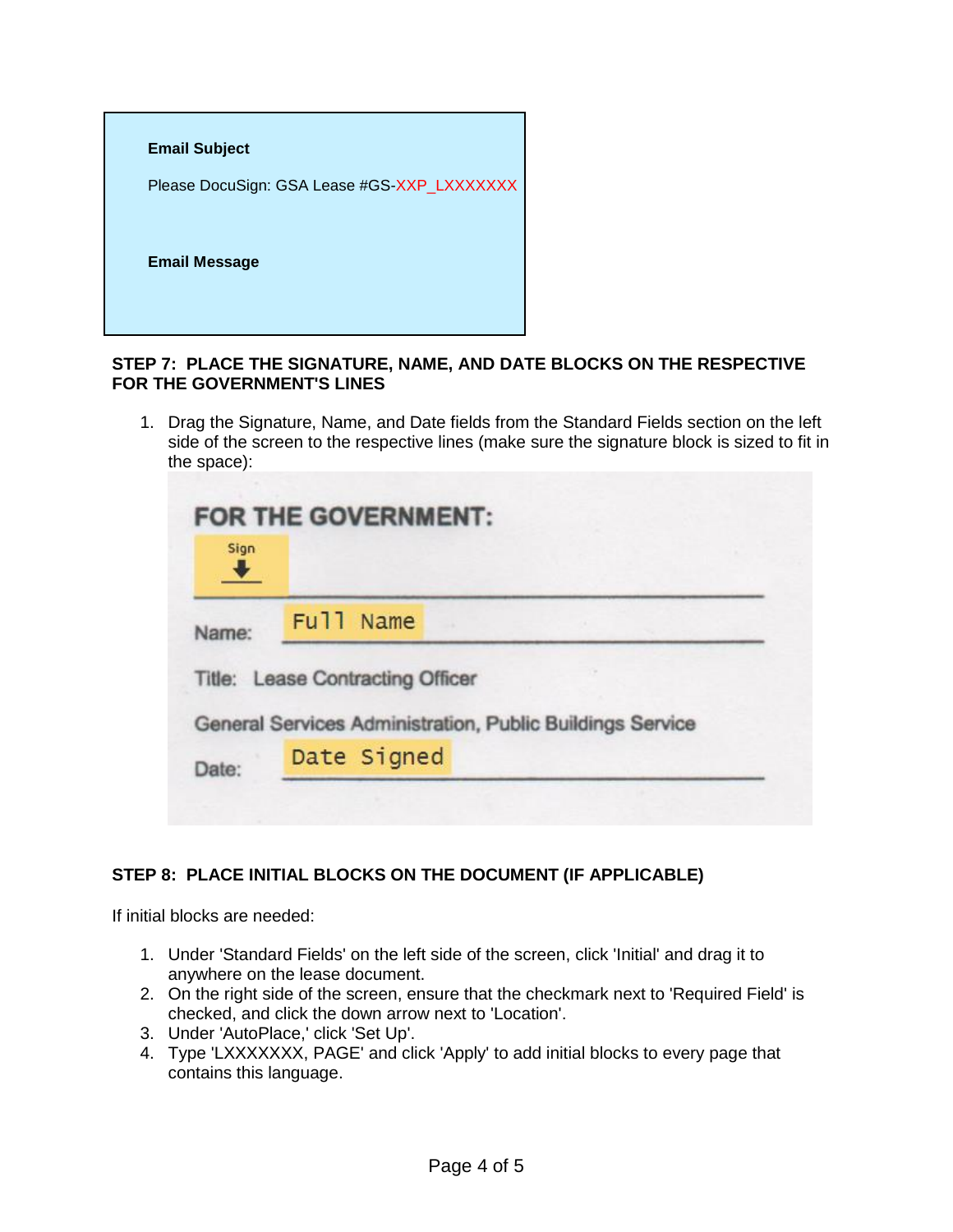- 5. Scroll to Page 2 of your lease package and drag the initial block to the correct location. Because the initial blocks are currently grouped together, this action will move all initial blocks.
- 6. Check each page to ensure that an initial block is placed as expected. Where an initial block is missing, click 'Initial' and drag it to each place where it is missing on the lease document.
- 7. Return to Page 1 of the Lease Package and click on the initial block.
- 8. Select 'Ungroup' and then delete any unneeded initial block from the document.
- 9. Review the entire package and move signature/initial blocks as needed, such as on nonstandard pages like floor plans.

### **STEP 9: SEND THE DOCUMENT FOR LCO SIGNATURE**

- 1. Click the blue 'Send' button.
- 2. If the owner of the digital package is the Signer, they will be immediately prompted to sign the document in the DSS.
- 3. If the owner of the digital package is not Signer, the Signer will receive the digital package by email to digitally sign.

#### **STEP 10: DOWNLOAD THE PACKAGE**

- 1. Navigate to the 'Manage' tab at the top of the DocuSign Homepage and then click 'Completed' under 'Quick Views' on the left side of the screen.
- 2. Select the lease package you wish to download and then click the Download icon in the top right.
- 3. Check the box that reads 'Combine all PDFs into one file' and then 'Download'.

### **STEP 11: TRANSMIT TO THE LESSOR AND DOCUMENT THE ELECTRONIC FILE**

- 1. Email the fully executed Lease to the Lessor, and
- 2. Upload to the file in G-REX.

a. The Lease and associated Certificate of Completion should be combined as noted in Step 10 and uploaded against the "Lease – Executed" and not as separate documents

b. The Certificate of Completion for Lease Amendments should be combined with their respective Lease Amendment as directed in Step 10 and uploaded to G-REX as one file.

Remember, DSS is **NOT** a system of record for your digitally signed documents. DSS will keep documents with a final status of completed, voided, or declined for 30 days before purging these documents from the system, so **you will need to download and save any past documents from [sign.gsa.gov](http://sign.gsa.gov/) within 30 days of the document being completed, voided, or declined**. You will receive an email notification 14 days and again seven days before the document is purged from the system. Refer to [these instructions](https://docs.google.com/document/d/17aXxMGi6FYqhoVy4TSWzRr8POMgYCOrv8hn74FCV5u4/edit) to update your DSS email notifications.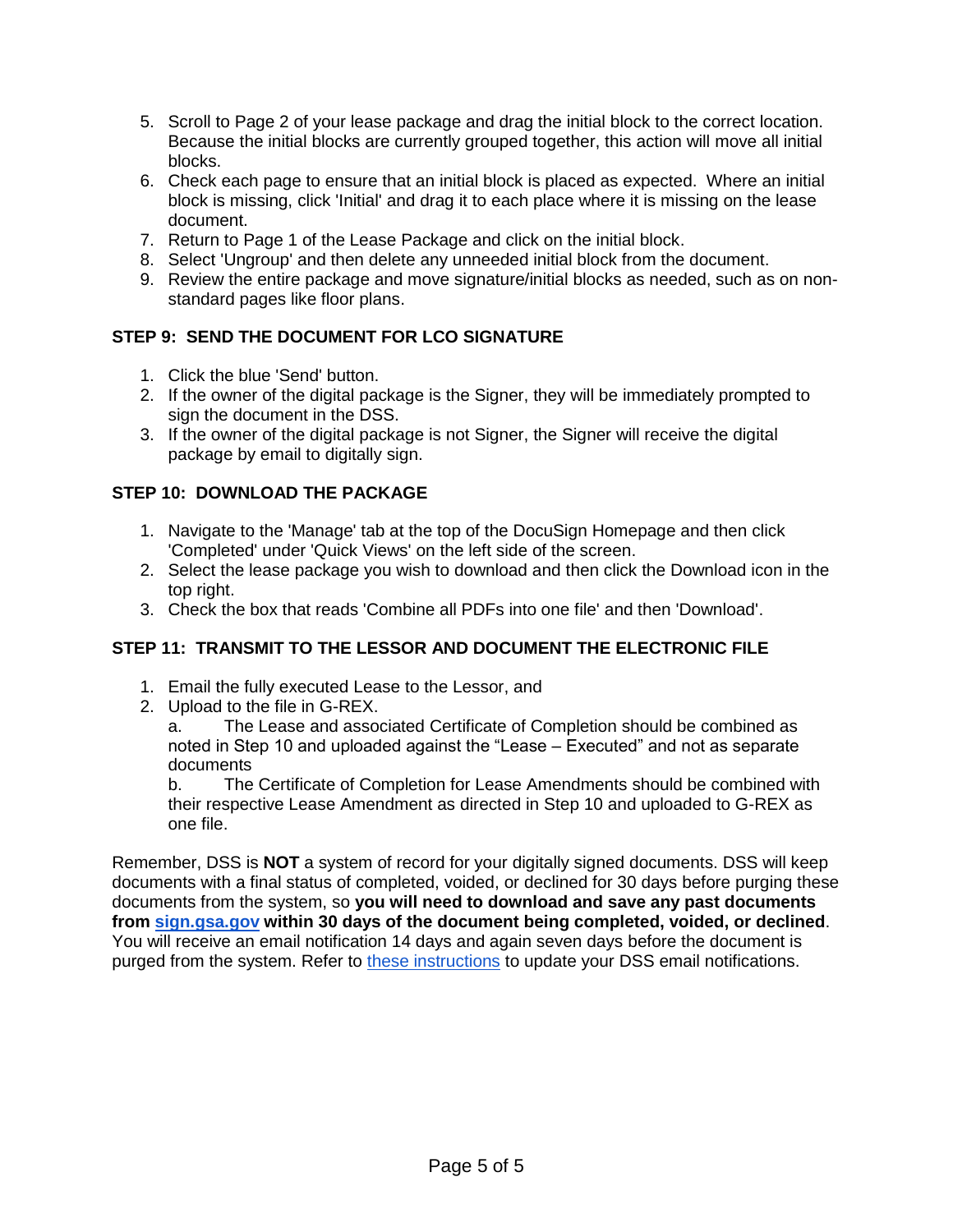

#### **Certificate Of Completion**

| Envelope Id: C8FC0EE916DD46CEBCBB16C7D6ECECCE |                                                                                                    | Status: Completed         |
|-----------------------------------------------|----------------------------------------------------------------------------------------------------|---------------------------|
|                                               | Subject: Please DocuSign: Leasing Alert 19-07 Digital Signatures_Replaces LA-19-04.Addendum 1.docx |                           |
| Source Envelope:                              |                                                                                                    |                           |
| Document Pages: 5                             | Signatures: 1                                                                                      | <b>Envelope Originate</b> |
| Certificate Pages: 3                          | Initials: 0                                                                                        | Colleen McGann            |
| AutoNav: Enabled                              |                                                                                                    | 1800F F St NW             |
| Envelopeld Stamping: Disabled                 |                                                                                                    | Washington DC, D          |

#### **Record Tracking**

Status: Original 3/20/2020 7:38:53 PM Security Appliance Status: Connected Pool: FedRamp Storage Appliance Status: Connected Pool: US General Services Administration Location: DocuSign

Time Zone: (UTC) Dublin, Edinburgh, Lisbon, London

#### **Signer Events Signature Construction Construction Construction Construction Construction Construction Construction Construction Construction Construction Construction Construction Construction Construction Constructio**

John Thomas johnd.thomas@gsa.gov Security Level: Email, Account Authentication (None) **Signature Provider Details:** 

Signature Type: DS Electronic

#### **Electronic Record and Signature Disclosure:**  Accepted: 3/20/2020 9:20:54 PM ID: f97f8939-ac81-4f18-927d-34ffd5b3de33

Holder: Colleen McGann colleen.mcgann@gsa.gov

# -DocuSigned by:

**John Thomas** E3E2C68CB1274F8...

Signature Adoption: Pre-selected Style Using IP Address: 159.142.71.1

## e Originator: St NW gton DC, DC 20006 colleen.mcgann@gsa.gov IP Address: 159.142.31.91

Location: DocuSign

# Sent: 3/20/2020 7:39:48 PM Viewed: 3/20/2020 9:20:54 PM Signed: 3/20/2020 9:21:24 PM

| In Person Signer Events                                                                    | <b>Signature</b>                                                                    | Timestamp                                                                                    |
|--------------------------------------------------------------------------------------------|-------------------------------------------------------------------------------------|----------------------------------------------------------------------------------------------|
| <b>Editor Delivery Events</b>                                                              | <b>Status</b>                                                                       | Timestamp                                                                                    |
| <b>Agent Delivery Events</b>                                                               | <b>Status</b>                                                                       | Timestamp                                                                                    |
| <b>Intermediary Delivery Events</b>                                                        | <b>Status</b>                                                                       | Timestamp                                                                                    |
| <b>Certified Delivery Events</b>                                                           | <b>Status</b>                                                                       | Timestamp                                                                                    |
| <b>Carbon Copy Events</b>                                                                  | <b>Status</b>                                                                       | Timestamp                                                                                    |
| <b>Witness Events</b>                                                                      | <b>Signature</b>                                                                    | Timestamp                                                                                    |
| <b>Notary Events</b>                                                                       | <b>Signature</b>                                                                    | Timestamp                                                                                    |
|                                                                                            |                                                                                     |                                                                                              |
| <b>Envelope Summary Events</b>                                                             | <b>Status</b>                                                                       | <b>Timestamps</b>                                                                            |
| <b>Envelope Sent</b><br><b>Certified Delivered</b><br><b>Signing Complete</b><br>Completed | Hashed/Encrypted<br><b>Security Checked</b><br>Security Checked<br>Security Checked | 3/20/2020 7:39:48 PM<br>3/20/2020 9:20:54 PM<br>3/20/2020 9:21:24 PM<br>3/20/2020 9:21:24 PM |
| <b>Payment Events</b>                                                                      | <b>Status</b>                                                                       | <b>Timestamps</b>                                                                            |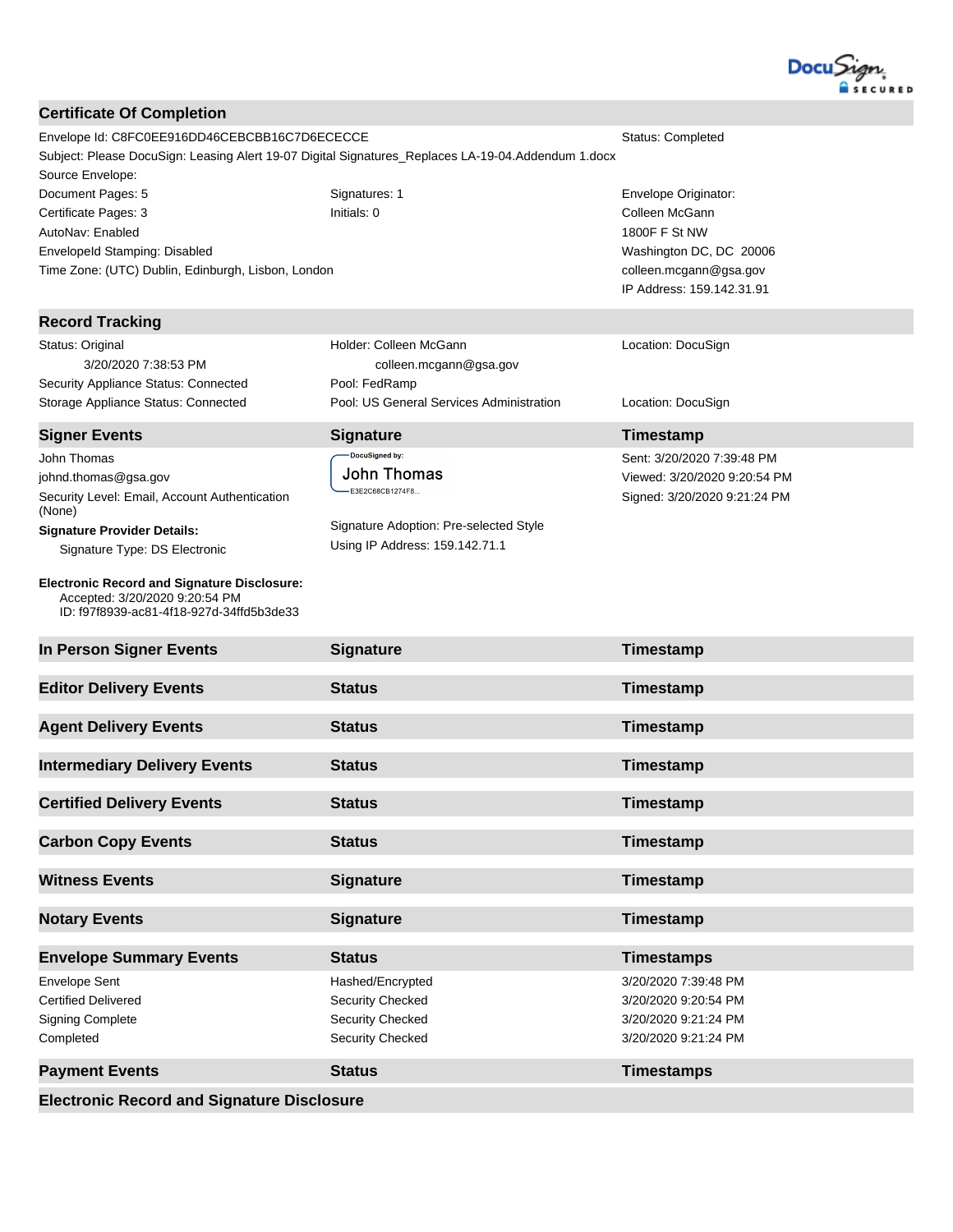## **ESIGN DISCLOSURES AND CONSENT**

It is required by law to provide you with certain disclosures and information about the products, services or accounts you may receive or access in connection with your relationship with us ('Required Information'). With your consent, we can deliver Required Information to you by a) displaying or delivering the Required Information electronically; and b) requesting that you print or download the Required Information and retain it for your records.

This notice contains important information that you are entitled to receive before you consent to electronic delivery of Required Information. Your consent also permits the general use of electronic records and electronic signatures in connection with the Required Information.

After you have read this information, if you agree to receive Required Information from us electronically, and if you agree to the general use of electronic records and electronic signatures in connection with our relationship, please click the 'I ACCEPT' button below.

#### **Statement of electronic disclosures:**

You may request to receive Required Information on paper, but if you do not consent to electronic delivery of Required Information, we cannot proceed with the acceptance and processing to create a relationship with you in connection to the products, services or account.

If you consent to electronic delivery of Required Information, you may withdraw that consent at any time. However, if you withdraw your consent we will not be able to continue processing to create a relationship with you in connection to the products, services or account.

If you consent to electronic disclosures, that consent applies to all Required Information we give you or receive from you in connection with our relationship and the associated notices, disclosures, and other documents.

You agree to print out or download Required Information when we advise you to do so and keep it for your records. If you are unable to print or download any Required Information, you may call us and request paper copies. If you need to update your e-mail address or other contact information with us, you may do so by calling us and requesting the necessary updates.

If you wish to withdraw your consent to electronic disclosures, you may do so by calling us and requesting withdrawal of consent. After consenting to receive and deliver Required Information electronically, you may request a paper copy of the Required Information by calling us.

If you do not have the required software and/or hardware, or if you do not wish to use electronic records and signatures for any other reason, you can request paper copies of the Required Information to be sent to you by calling us.